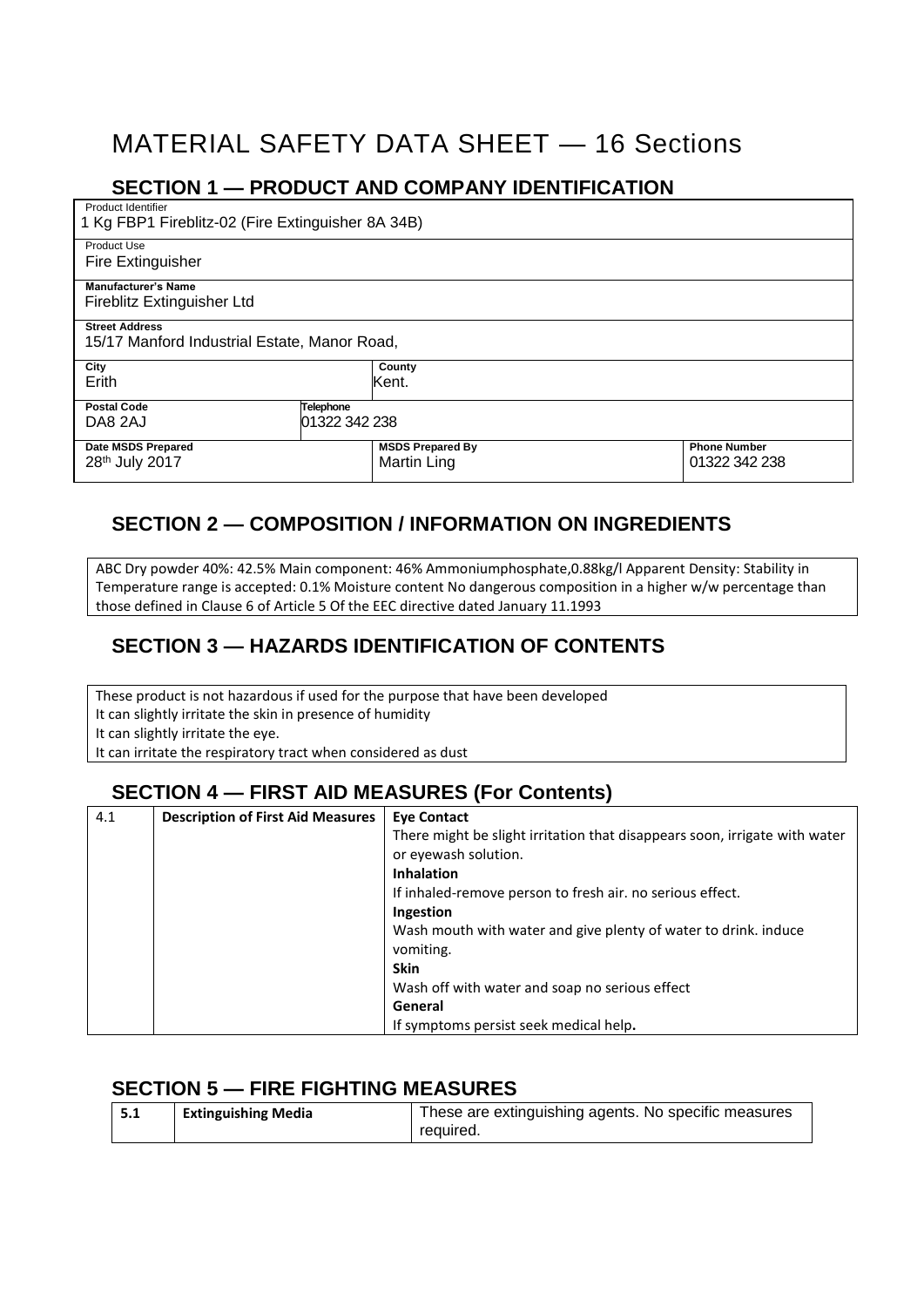## **SECTION 6 — ACCIDENTAL RELEASE MEASURES**

| 6.1 | Personal precautions, protective                         | : If a powder cloud builds up use dust mask and       |
|-----|----------------------------------------------------------|-------------------------------------------------------|
|     | equipment and emergency procedure.                       | gloves                                                |
| 6.2 | <b>Environmental Precautions</b>                         | Do not dispose through the sewers.                    |
| 6.3 | Methods and material for containment<br>and cleaning up. | Collect and discard the waste to an approved facility |

## **SECTION 7 — HANDLING AND STORAGE**

| 7.1 | <b>Handling</b> | Avoid vibration. Avoid producing dust. When the powder<br>passes through plastic pipes electrostatic charge can occur.                                        |
|-----|-----------------|---------------------------------------------------------------------------------------------------------------------------------------------------------------|
| 7.2 | <b>Storage</b>  | Store in a cool place. Avoid elevated temperatures. Do not<br>expose to temperatures exceeding 60 degrees C. Do not<br>puncture. Discard damaged cans safely. |

#### **SECTION 8 — PERSONAL PROTECTION - Contents**

| 8.1 | 8.1 Control Parameters.                |                                                                                                                                                                                                       |
|-----|----------------------------------------|-------------------------------------------------------------------------------------------------------------------------------------------------------------------------------------------------------|
| 8.2 | 8.2 Exposure Controls.                 | Engineers measures. Adopt adequate ventilation at places<br>where dust has formed                                                                                                                     |
|     | <b>Respiratory Protection.</b>         | When regularly handling it is recommended to install a dust<br>exhaust system. Use only respiratory protection that<br>conforms to international/national standards. Dust mask<br>with filter type P2 |
|     | <b>Hand Protection</b>                 | Wear gloves.                                                                                                                                                                                          |
|     | <b>Eye Protection</b>                  | Safety glasses. In case of dust production: protective goggles.                                                                                                                                       |
|     | Skin and body protection               | Wear suitable protective clothing.                                                                                                                                                                    |
|     | <b>Hygiene measures</b>                | When using do not eat or drink. Wash hands before breaks<br>and at the end of workday.                                                                                                                |
|     | <b>Protective measures</b>             | Do not breathe dust. When working with hot material, avoid<br>contact with skin.                                                                                                                      |
|     | <b>Environmental exposure controls</b> | Dispose of the wash water according to local and national<br>regulations.                                                                                                                             |

#### **SECTION 9 — PHYSICAL AND CHEMICAL PROPERTIES**

| 9.1 | Information on basic physical | Physical form: fine powder.         |
|-----|-------------------------------|-------------------------------------|
|     | and chemical properties       | Odour: odorless.                    |
|     |                               | Colour: white.                      |
|     |                               | pH: PH 50% sol:5                    |
|     |                               | Melting point: $\geq 100^{\circ}$ C |
|     |                               | Solubility ≥90% after several hours |
| 9.2 | <b>Other Information</b>      | Pressurised Container.              |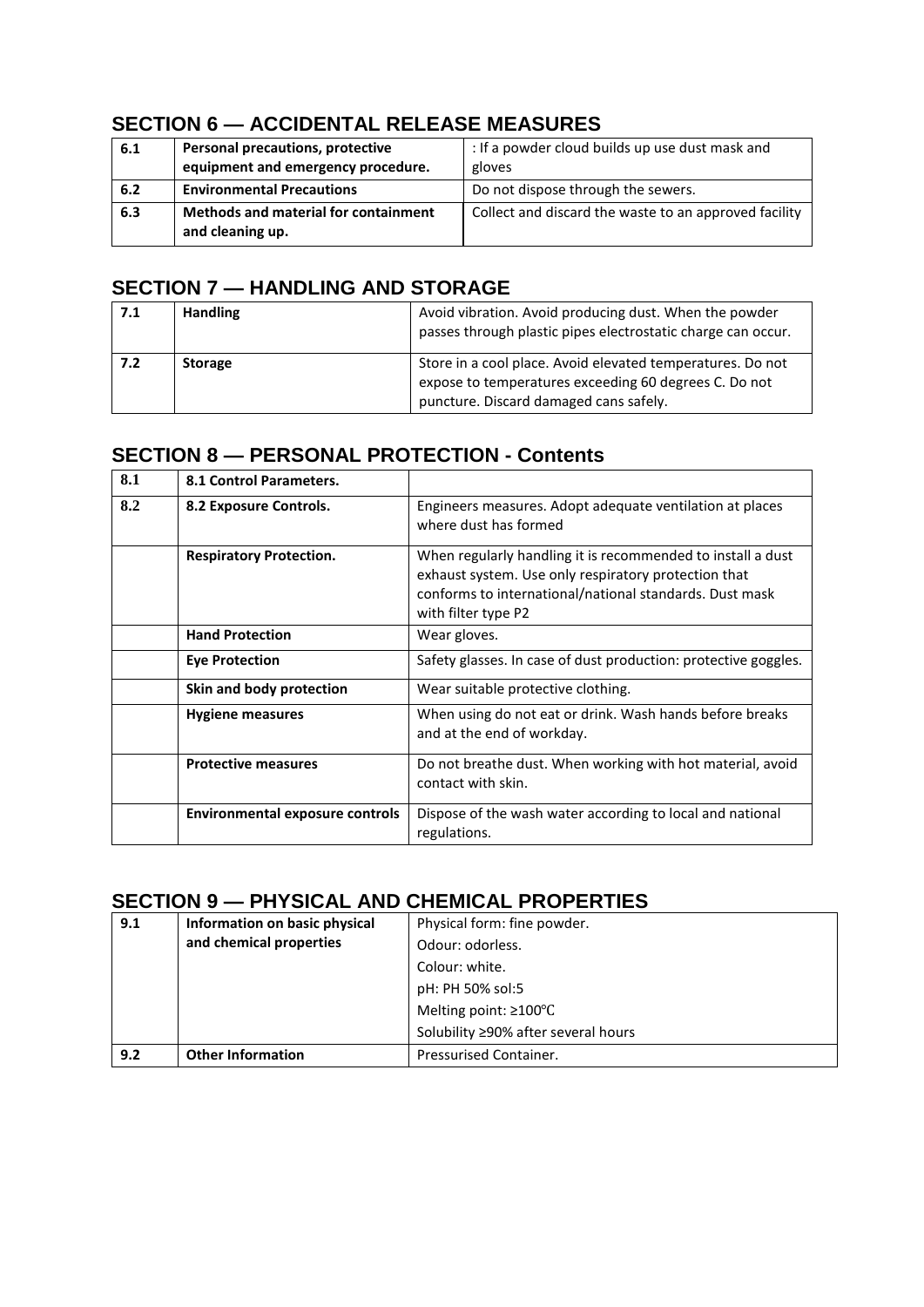## **SECTION 10 — STABILITY AND REACTIVITY**

| 10.1 | Reactivity                      | Avoid caustic materials                                |
|------|---------------------------------|--------------------------------------------------------|
| 10.2 | <b>Chemical Stability</b>       | Stable                                                 |
| 10.3 | <b>Possibility of Hazardous</b> | When it reaches temperatures above 100°C it decomposes |
|      | reactions                       | dispersing ammonia                                     |
| 10.4 | <b>Conditions to Avoid.</b>     | Humidity                                               |

#### **SECTION 11 — TOXICOLOGICAL INFORMATION**

| Eye contact                              | Minor irritant – possibility of transient irritation. No chronic effect known.<br>No Classification |
|------------------------------------------|-----------------------------------------------------------------------------------------------------|
| <b>Skin Contact</b>                      | Minor irritant – possibility of transient irritation. No chronic effect known.<br>No Classification |
| <b>Inhalation</b>                        | Consider as dust irritation of the respiratory tract. No chronic effect known.<br>No Classification |
| Ingestion - irritation of the<br>stomach | No chronic effect known. No Classification                                                          |

## **SECTION 12 — ECOLOGICAL INFORMATION**

| Not Hazardous      | Contains no heavy metal salts     |
|--------------------|-----------------------------------|
| ABC Dry Powder 40% | Contains mono-ammonium-phosphate. |

## **SECTION 13 — PRODUCT DISPOSAL CONSIDERATIONS**

| 13.1 | Waste treatment methods | <b>Disposal Considerations</b>                                                                                                                                                                                                                                                      |
|------|-------------------------|-------------------------------------------------------------------------------------------------------------------------------------------------------------------------------------------------------------------------------------------------------------------------------------|
|      |                         | Recovery: by brushing and aspiration                                                                                                                                                                                                                                                |
|      |                         | <b>Neutralization: Not necessary.</b>                                                                                                                                                                                                                                               |
|      |                         | <b>Disposal:</b> Normally as fertilizer through an accredited<br>specialist company according to current local regulation<br>Contaminated packaging: N/A To avoid: see point 6 and 10<br>The European National Regional and Local<br>regulations/directives are to be complied with |

## **SECTION 14 — TRANSPORT INFORMATION**

| 14.1 | <b>UN Number</b>                    | 1044                                                     |
|------|-------------------------------------|----------------------------------------------------------|
| 14.2 | <b>UN Proper Shipping Name</b>      | Extinguishers with compressed or liquified gas           |
| 14.3 | <b>Transport Hazard Classes</b>     | Class 2                                                  |
| 14.4 | <b>Packing Group</b>                | Group 2                                                  |
| 14.5 | <b>Environmental Hazards</b>        | None                                                     |
| 14.6 | <b>Special Precautions for User</b> | No Special Requirement other than pressurized container. |
| 14.7 | <b>Transport in Bulk</b>            | Not Applicable                                           |

#### **SECTION 15 — REGULATORY INFORMATION**

| <b>No Classification known</b> | The material is not subject to classification according to Chinese and EC list and |
|--------------------------------|------------------------------------------------------------------------------------|
|                                | any other sources of literature known to us. Observe the standard safety           |
|                                | regulations applying to chemicals handing. The material is not subject to          |
|                                | identification regulations under EC list and the ordinance on hazardous            |
|                                | material.                                                                          |